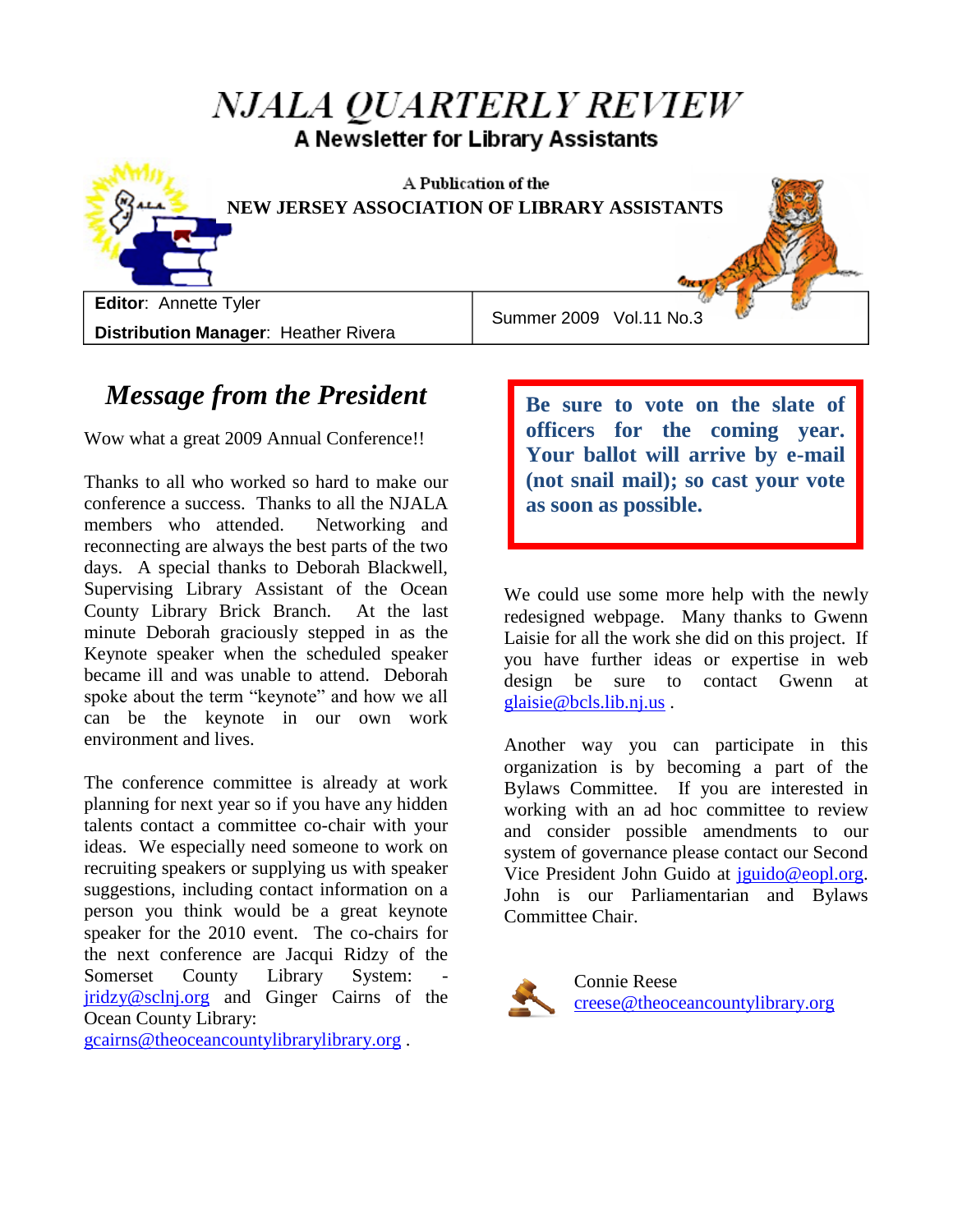#### Today's Choices Affect Tomorrow's Dreams

Conference 2009

It was another amazing year, and I hope you had a memorable NJALA experience.

On behalf of the entire NJALA Conference Committee, I hope you enjoyed gathering with other library assistants at the Enterprise Center and got a chance to network with your friends and discover some new insights.

Remember, it's not too late to send in suggestions for programs you are interested in for the next conference. And if you want to join our committee please send us an e-mail. We meet monthly to share ideas. You are welcome to join our team.

Here's what some of the conference attendees had to say:

The most valuable part of the conference was "meeting new and interesting people." "I had a great time at the conference."

"Enjoyed the interview prep session (presented by Zarita Mattox of the Ocean County Library) and *Movers and Shakers* (presented by Tara Marcus of Dillon Marcus Executive Retreats)- both useful for networking and professional development."

"Keynote speaker was outstanding."

"All was of great value both personally and professionally."

"I love the workshops. This conference is smaller and more intimate than NJLA. I always learn something new."

The most valuable part of the conference was "networking with other library assistants to share ideas."

We look forward to seeing you again next year!

Cathy Lynch Conference Co-Chair 2009

### $\blacklozenge \blacklozenge \blacklozenge$

### She's Got Her Travelling Shoes **Report from the Liaison**

From July 9 through July 13 I represented NJALA at the American Library Association (ALA) annual conference in Chicago IL. attended the two-day Empowerment Conference which is a conference within a conference sponsored by LSSIRT.

For those of you who do not know LSSIRT stands for Library Support Staff Interest Round Table. It took many years for a group of support staff members/library assistants from all over the United States to get our own round table and to be recognized not only at our state level but on the national level. I've been a member of ALA since 1999; when I first joined ALA the annual membership was something like \$130.00. With the hard work of the LSSIRT board working with ALA the membership fee is now only \$46.00 plus \$10.00 for LSSIRT membership.

The conference this year focused on leadership and library support staff certification. Some of the workshops I attended were: "Leading from any Position," "Leadership for Library Support Staff," "Leadership = Vision + Communication + Empowerment," and "What Does Certification Have to do With Me?"

*Liaison* continued on page 3.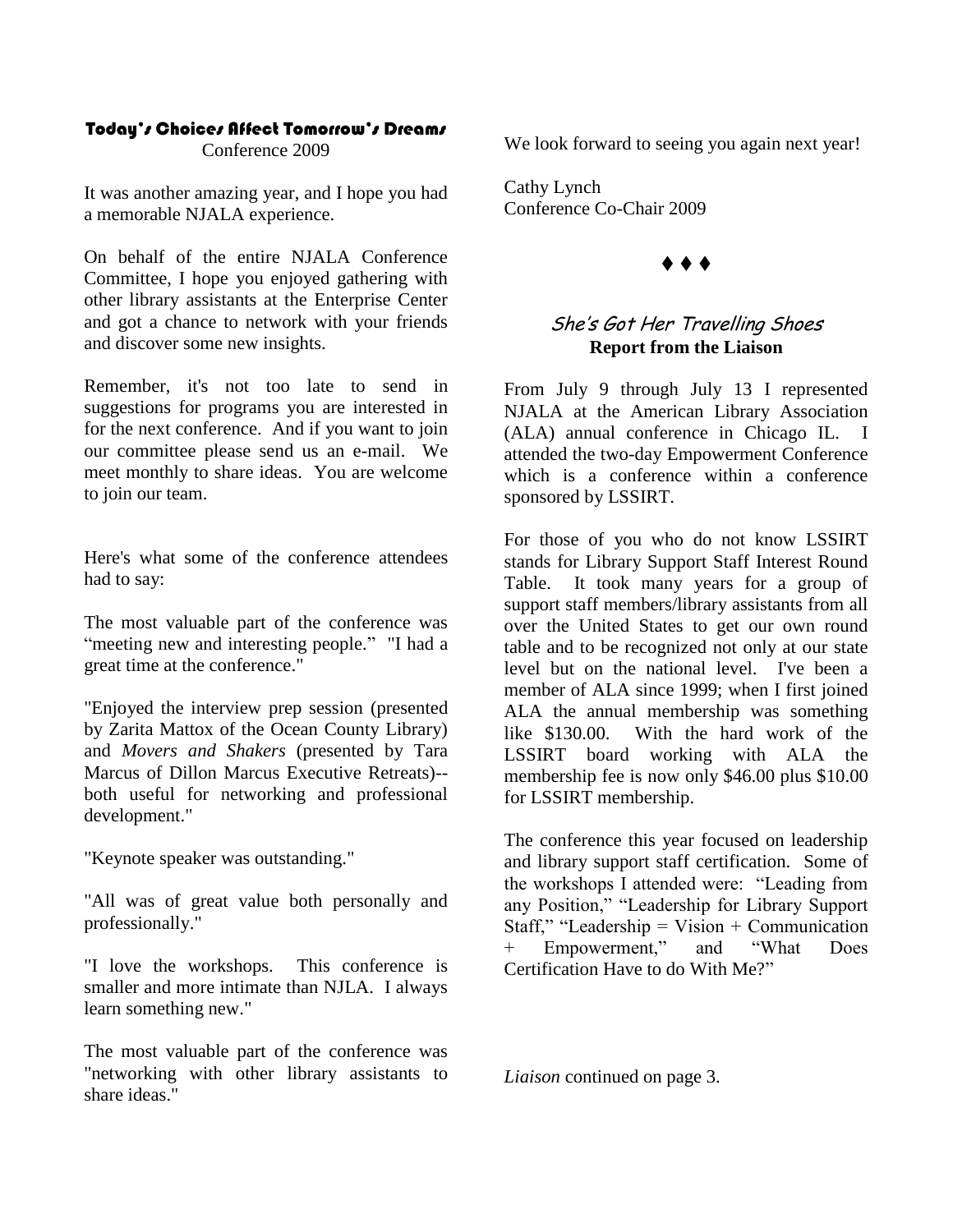#### *Liaison* continued from page 2.

In January 2010 the ALA Western Council of State Libraries and several divisions and round tables of ALA: Association of Specialized and Cooperative Library Agencies (ASCLA), Association for Library Collections and Technical Services (ALCTS), Public Library Association (PLA), Library Leadership Administration & Management Association (LLAMA), Reference & User Services Association (RUSA), Association of College & Research Libraries (ACRL), Library Support Staff Interest Round Table (LSSIRT), and Committee on Education (COE ) will launch, on a voluntary basis, **The Library Support Staff Certification Program**, in five states. Please note that New Jersey is not one of the states being used for this pilot program, however anyone can apply to participate. You must meet several competencies to be considered. The fee is \$350.00 for non ALA members and \$325.00 for ALA members. The fees may change. Candidates will have four years to satisfy all competencies and two-four years after that to get certification.

To keep our own Round Table in ALA I urge all of you to join and continue to let our voices heard. For any information about joining ALA and LSSIRT please e-mail me at: [brownma@mail.montclair.edu](mailto:brownma@mail.montclair.edu) .

Marilyn Jack-Brown Montclair State University



### Beyond the Library Walls

The latest edition of *The Second Century* the newsletter of the Newark Public Library informs us that three employees of the library have each volunteered over 200 hours in connection with the High School Academic Support Program.

Lyndon Brown, Wilhelmina Holder, and Erika Jackson provide Scholastic Aptitude Test (SAT) preparation, college fairs, and assistance with college applications; this program has been going on for ten years, and more than 500 students have benefited from it. These three people were recognized with the Service Award for a Group by the New Jersey Library Association (NJLA).

According to a press release written by Mimi Lee, Outreach Coordinator, The Atlantic City Free Public Library has a program called "Atlantic City Library To Go," which provides library drop-off sites with book displays and information. Special programs are also presented at sites around the community.

The Morristown and Morris Township Public Library can't wait until its new bookmobile arrives sometime this fall. The library has had bookmobile service since 1923, and of course there have been modern vehicles, but the current one is well overdue for replacement. MMT is currently the only library in Morris County which still provides this direct service.

Different age populations are served, although the focus is on young children at the beginning of their journey in literacy. The bookmobile visits various day care situations (public, private, corporate and a nearby homeless shelter). There are also stops at the Morris School District's after school child care program provided at the elementary schools. During July and August the schedule changes direction, and the bookmobile visits playgrounds, swimming pools, and summer programs.

The above blurbs are only a small sampling of ways libraries reach out beyond their physical plants. If your library has an interesting outreach program that you would like us to know about please contact the *NJALA Quarterly Review* editor, Annette Tyler at [Annette.Tyler@mainlib.org](mailto:Annette.Tyler@mainlib.org) .